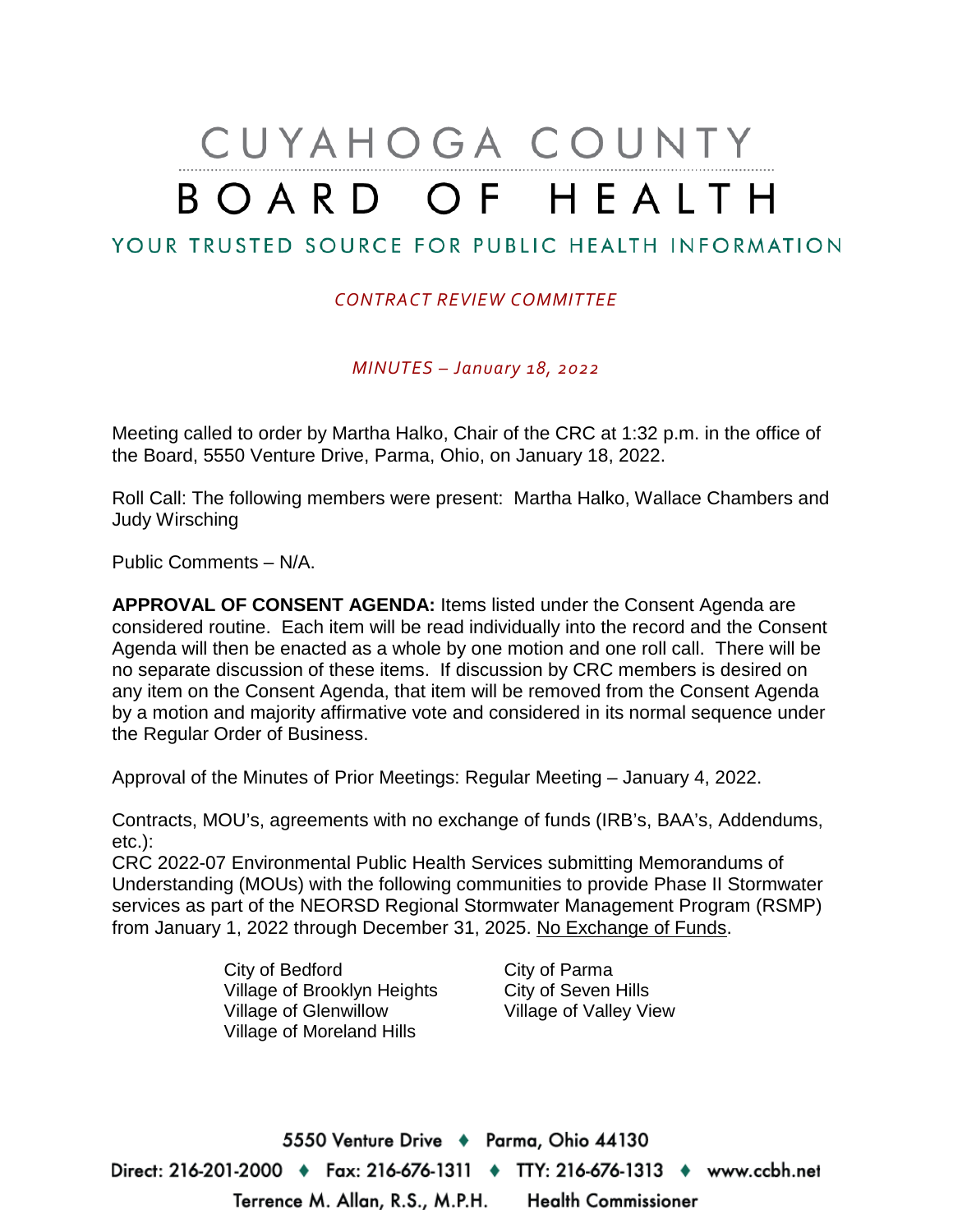CRC 2022-08 Administration Services submitting an addendum to the contract (CRC 2020-20) with Michael A. Dolan to serve as Hearing Officer on behalf of CCBH to extend the end of the contract term from December 31, 2021 through December 31, 2022. Amount to be paid to Michael A. Dolan is to remain the same.

It was moved by Judy Wirsching, seconded by Wallace Chambers, that the consent agenda, including the minutes of the January 4, 2022 CRC meeting be approved.

The Secretary called the roll:

Ayes: Martha Halko, Wallace Chambers and Judy Wirsching

#### **CONTRACTS AND AWARDS:**

Tabled Items

CRC 2021-64 Administrative Services submitting a contract and contract addendums with Paramount Insurance Company to accept CCBH as a network/participating provider to deliver all covered services under their commercial, Medicare and Medicaid plans beginning on or about July 6, 2021. Amount to be received shall be consistent with approved Paramount Insurance Company reimbursement rates.

Purpose: To establish CCBH as an in-network provider with Paramount Insurance Company.

No Action Today.

New Items For Review

Bid/Quote Openings ≥ \$25,000.00

None

Bid/Quote Openings < \$25,000.00

Household Sewage Program Bids presented by Domenica McClintock

It was moved by Wallace Chambers, seconded by Judy Wirsching that item CRC 2022- 09 for household sewage system replacement at 4919 Brainard Rd., Orange Village, Ohio 44022 be removed from the agenda due to lack of participation in the program.

The Secretary called the roll:

Ayes: Martha Halko, Wallace Chambers and Judy Wirsching

It was moved by Judy Wirsching, seconded by Wallace Chambers that the following quote (CRC 2022-10) for 19120 Fowles Rd., Middleburg Heights, Ohio 44130 be<br>5550 Venture Drive ♦ Parma, Ohio 44130

Direct: 216-201-2000 ♦ Fax: 216-676-1311 ♦ TTY: 216-676-1313 ♦ www.ccbh.net Terrence M. Allan, R.S., M.P.H. **Health Commissioner**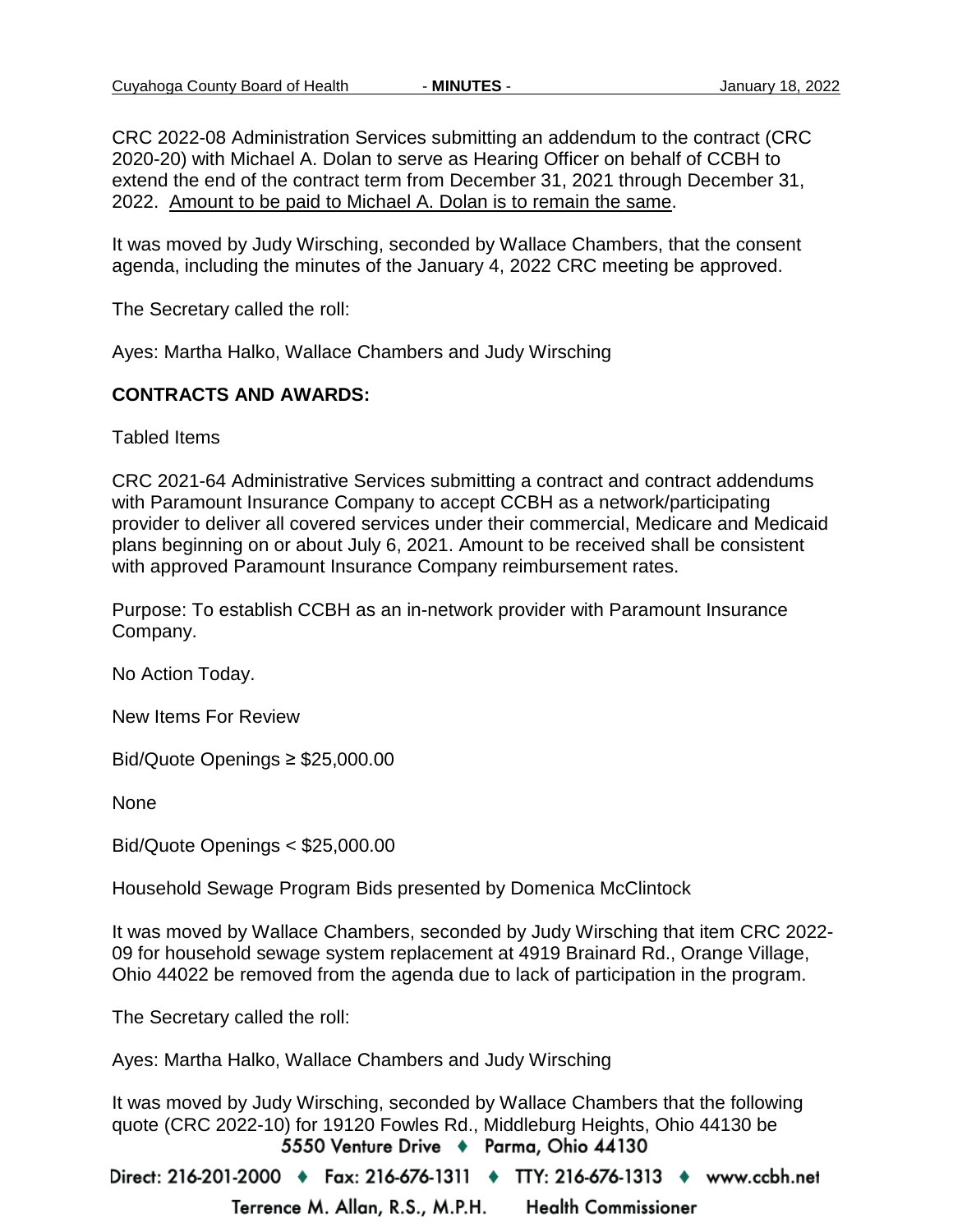accepted as the lowest and best, and a contract be awarded to A&P Septic, LLC in the amount of \$14,419.51 be approved (ref. enclosed).

The Secretary called the roll:

Ayes: Martha Halko, Wallace Chambers and Judy Wirsching

It was moved by Wallace Chambers, seconded by Martha Halko that the following quote (CRC 2022-11) for 18181 Bennett Rd., North Royalton, Ohio 44133 be accepted as the lowest and best, and a contract be awarded to Dynamerican in the amount of \$15,275.00 be approved (ref. enclosed).

The Secretary called the roll:

Ayes: Martha Halko, Wallace Chambers and Judy Wirsching

Lead Program Bids presented by Barry Grisez

It was moved by Judy Wirsching, seconded by Wallace Chambers that the following quote (CRC 2022-12) for 14701 Granger Rd., Maple Heights, Ohio 44137 be accepted as the lowest and best, and a contract be awarded to Green Home Solutions in the amount of \$13,250.00 (ref. enclosed).

The Secretary called the roll:

Ayes: Martha Halko, Wallace Chambers and Judy Wirsching

It was moved by Judy Wirsching, seconded by Wallace Chambers that the following quote (CRC 2022-13) for 24891 Farringdon Ave., Euclid, Ohio 44123 be accepted as the lowest and best, and a contract be awarded to American Builders & Applicators in the amount of \$5,050.00 (ref. enclosed).

The Secretary called the roll:

Ayes: Martha Halko, Wallace Chambers and Judy Wirsching

It was moved by Wallace Chambers, seconded by Martha Halko that the following quote (CRC 2022-14) for 1444 E. 135th St., East Cleveland, Ohio 44112 be accepted as the lowest and best, and a contract be awarded to Green Home Solutions in the amount of \$14,950.00 (ref. enclosed).

The Secretary called the roll:

Ayes: Martha Halko, Wallace Chambers and Judy Wirsching

Expenditures: Contracts up to \$25,000.00

5550 Venture Drive + Parma, Ohio 44130

Direct: 216-201-2000 ♦ Fax: 216-676-1311 ♦ TTY: 216-676-1313 ♦ www.ccbh.net

Terrence M. Allan, R.S., M.P.H. **Health Commissioner**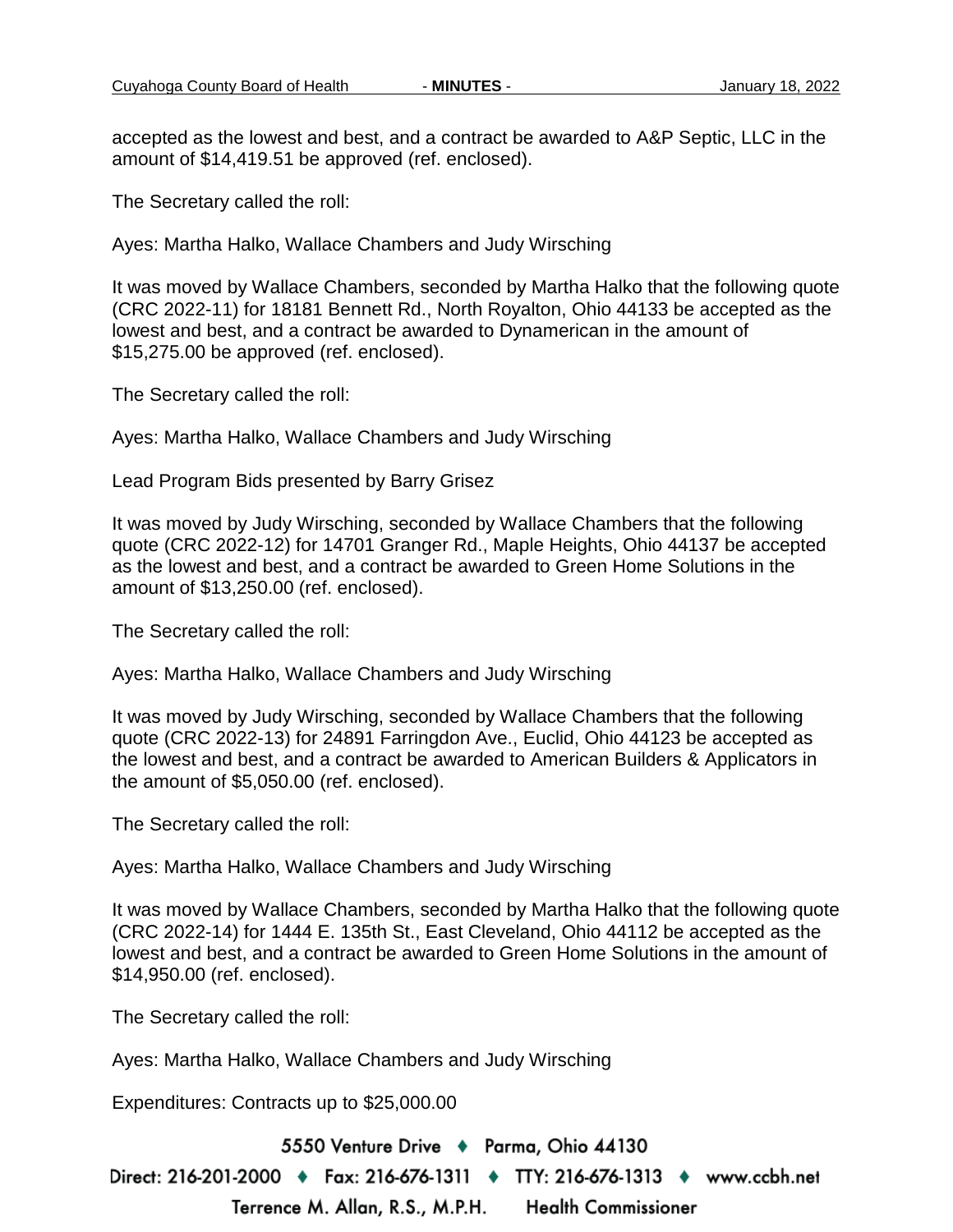It was moved by Judy Wirsching, seconded by Martha Halko that the contract (CRC 2022-15) with Robert DeLorenzo for plumbing inspections and plan review services while acting on behalf of the Board in the role of "Cuyahoga County Board of Health Plumbing Inspector" from January 1, 2022 through December 31, 2023 in an amount not to exceed \$20,000.00 be approved.

Presented by: Wallace Chambers

Purpose: To allow the Board to conduct plumbing program inspections and plan review in our Townships and other communities that do not choose to conduct these activities.

Funding Source: 100% funded through permit costs collected in the Plumbing Program.

The Secretary called the roll:

Ayes: Martha Halko, Wallace Chambers and Judy Wirsching

It was moved by Wallace Chambers, seconded by Judy Wirsching that the contract (CRC 2022-16) with Medina County Combined General Health District under the 2022 HIV Prevention grant from January 1, 2022 through December 31, 2022. Amount to be paid to Medina County Combined General Health District is not to exceed \$20,000.00 be approved.

Presented by: Martha Halko

Purpose: Will function as a Counseling, Testing and Referral (CTR) site and responsible for risk assessment and targeted testing for HIV/STIs, for increasing prevention and awareness and for increasing access and linkage care.

Funding Source: 100% reimbursable through the FY2022 HIV Prevention grant.

The Secretary called the roll:

Ayes: Martha Halko, Wallace Chambers and Judy Wirsching

It was moved by Wallace Chambers, seconded by Judy Wirsching that the contract (CRC 2022-17) with Heidi Harris, MSN, CNP under the Reproductive Health and Wellness (RHW) grant from January 1, 2022 through December 31, 2022. Amount to be paid to Heidi Harris, MSN, CNP is not to exceed \$19,800.00 be approved.

Presented by: Erin Elszasz

Purpose: To serve as PRN Nurse Practitioner for the CCBH Family Planning Clinic as needed.

Funding Source: 100% reimbursable through the FY2021 RHW grant.

5550 Venture Drive + Parma, Ohio 44130

Direct: 216-201-2000 ♦ Fax: 216-676-1311 ♦ TTY: 216-676-1313 ♦ www.ccbh.net Terrence M. Allan, R.S., M.P.H. **Health Commissioner**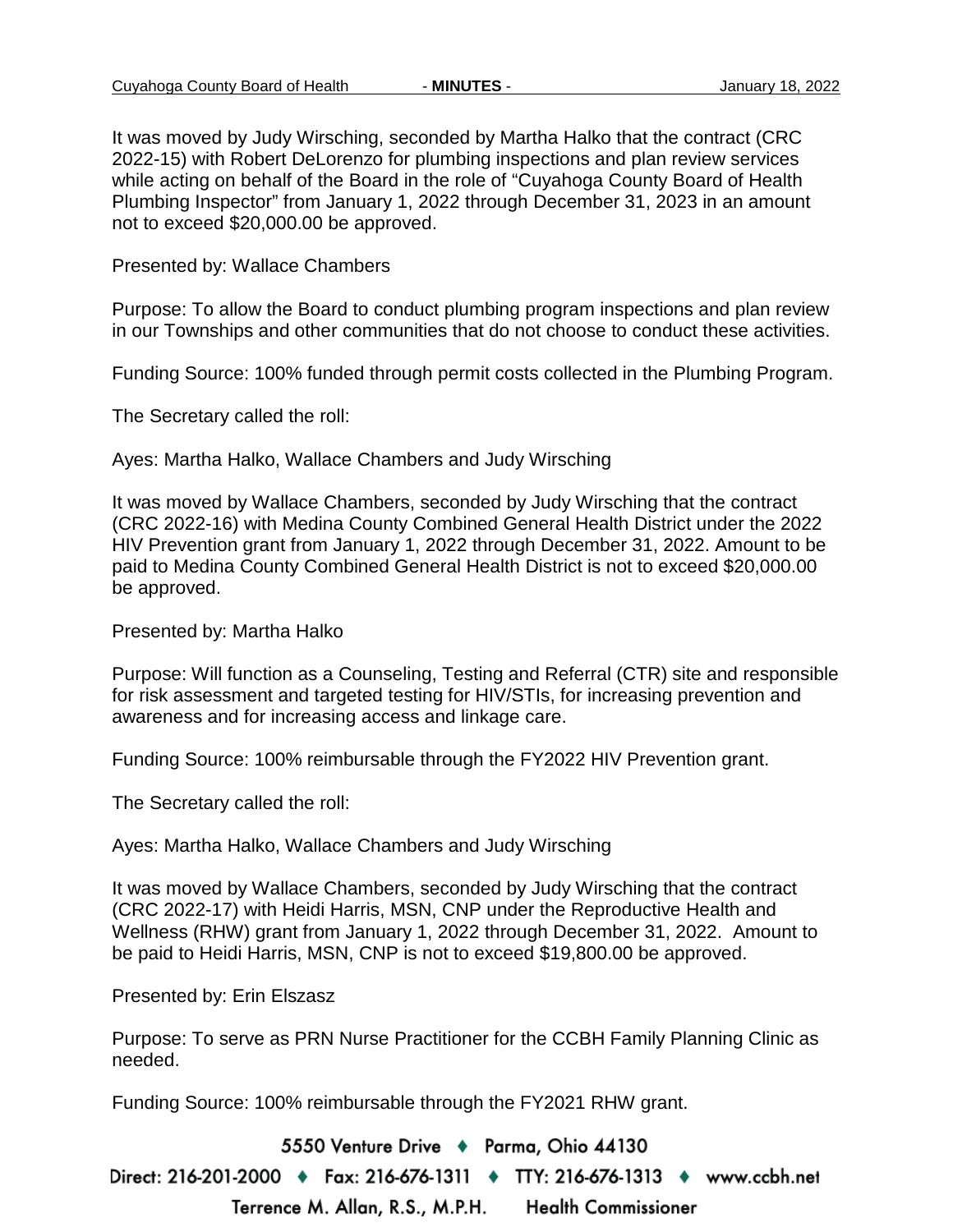- MINUTES -

The Secretary called the roll:

Ayes: Martha Halko, Wallace Chambers and Judy Wirsching

Revenue Generating Agreements up to \$25,000.00

It was moved by Wallace Chambers, seconded by Judy Wirsching that the Phase II Stormwater Service Agreement (CRC 2022-18) with the following communities to provide Phase II Stormwater services from January 1, 2022 through December 31, 2023 be approved:

|                     | Amount to be received |
|---------------------|-----------------------|
|                     | not to exceed         |
| City of Bay Village | \$11,636.00           |

Presented by: Domenica McClintock

Purpose: Implementation of the Minimum Control measures (MCM) #3: Illicit Discharge Detection and Elimination (IDDE) and MCM #6: Pollution Prevention/Good Housekeeping for Municipal Operations programming.

The Secretary called the roll:

Ayes: Martha Halko, Wallace Chambers and Judy Wirsching

**Contract Rescissions** 

Other Business.

Public Comment - N/A.

Thereupon, it was moved by Judy Wirsching, seconded by Wallace Chambers, that the following Motion be adopted:

BE IT RESOLVED that the meeting be adjourned at 1:47 p.m.

The Secretary called the roll:

Ayes: Martha Halko, Wallace Chambers and Judy Wirsching

**Committee Chair** 

5550 Venture Drive + Parma, Ohio 44130 Direct: 216-201-2000 • Fax: 216-676-1311 • TTY: 216-676-1313 • www.ccbh.net Terrence M. Allan, R.S., M.P.H. **Health Commissioner**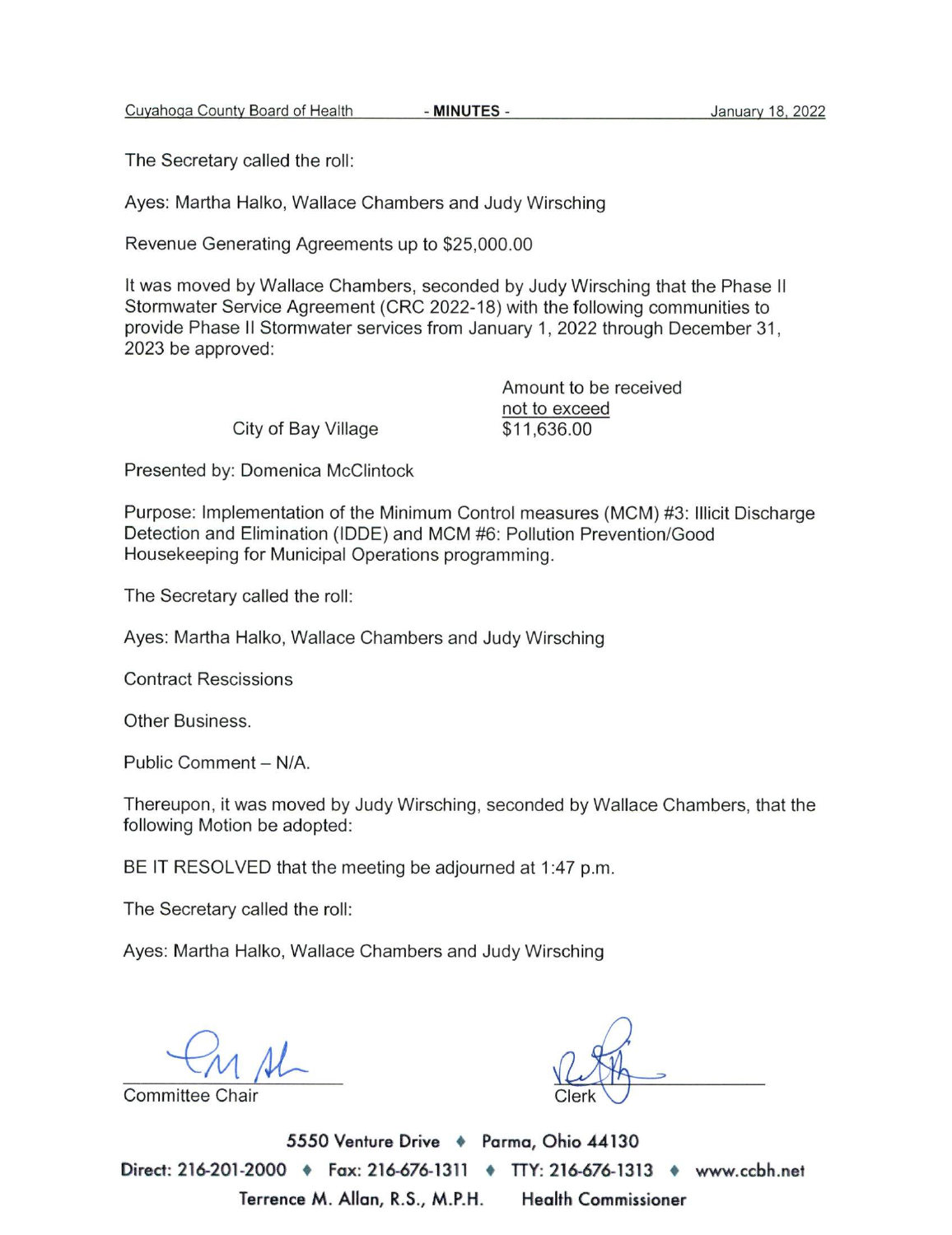| Name:             | Lyon Residence             |
|-------------------|----------------------------|
| <b>Address:</b>   | 19120 Fowles Road          |
| City, State, Zip: | Middleburg Hts, Ohio 44130 |
| PPN#              | 373-10-003                 |
| # of Bedrooms     | 3                          |
| CRC #:            | 2022-10                    |

**The following quotes were received and opened:** 

| <b>Name of Contractor:</b>               |             | <b>Install Quote NPDES Permit</b> | <b>WPCLF</b><br>Program<br>Cost<br>85% | Owner<br><b>Match</b><br>15% | <b>Project Cost</b> |
|------------------------------------------|-------------|-----------------------------------|----------------------------------------|------------------------------|---------------------|
| Dynamerican                              | \$14,500.00 | \$200.00                          | \$12,525.00                            | \$1,975.00                   | \$14,500.00         |
| <b>KMU Trucking &amp; Excavation LLC</b> | \$16,745.00 | \$200.00                          | \$14,433.25                            | \$2,311.75                   | \$16,745.00         |
| <b>A&amp;P Septic LLC</b>                | \$14,419.51 | \$200.00                          | \$12,456.58                            | \$1,962.93                   | \$14,419.51         |
|                                          |             |                                   |                                        |                              |                     |
|                                          |             |                                   |                                        |                              |                     |
|                                          |             |                                   |                                        |                              |                     |
|                                          |             |                                   |                                        |                              |                     |
|                                          |             |                                   |                                        |                              |                     |
|                                          |             |                                   |                                        |                              |                     |
|                                          |             |                                   |                                        |                              |                     |
|                                          |             |                                   |                                        |                              |                     |
|                                          |             |                                   |                                        |                              |                     |
|                                          |             |                                   |                                        |                              |                     |
|                                          |             |                                   |                                        |                              |                     |
|                                          |             |                                   |                                        |                              |                     |

| <b>Bids Reviewed by:</b>        | D. McClintock, J. Sobolewski |
|---------------------------------|------------------------------|
| <b>Selected Contractor Bid:</b> | A&P Septic LLC               |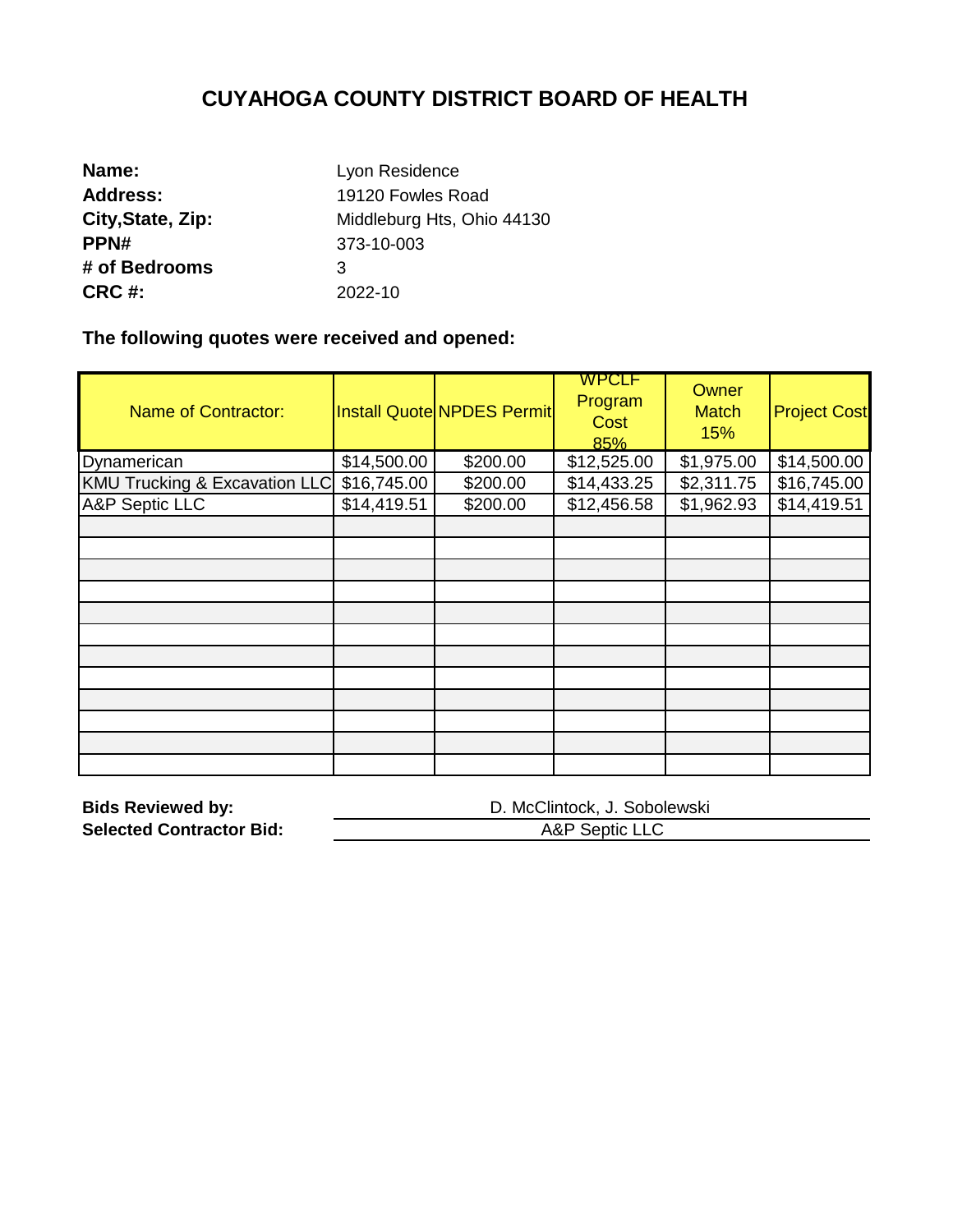| Name:             | <b>Copeland Residence</b>  |  |  |  |
|-------------------|----------------------------|--|--|--|
| <b>Address:</b>   | 18181 Bennett Road         |  |  |  |
| City, State, Zip: | North Royalton, Ohio 44133 |  |  |  |
| PPN#              | 48414032                   |  |  |  |
| # of Bedrooms     | 3                          |  |  |  |
| <b>CRC #:</b>     | 2022-11                    |  |  |  |

**The following quotes were received and opened:** 

| <b>Name of Contractor:</b> |             | Install Quote NPDES Permit | <b>WPCLF</b><br>Program<br>Cost<br>85% | Owner<br><b>Match</b><br>15% | <b>Project Cost</b> |
|----------------------------|-------------|----------------------------|----------------------------------------|------------------------------|---------------------|
| Dynamerican                | \$15,275.00 | \$200.00                   | \$13,183.75                            | \$2,091.25                   | \$15,275.00         |
|                            |             |                            |                                        |                              |                     |
|                            |             |                            |                                        |                              |                     |
|                            |             |                            |                                        |                              |                     |
|                            |             |                            |                                        |                              |                     |
|                            |             |                            |                                        |                              |                     |
|                            |             |                            |                                        |                              |                     |
|                            |             |                            |                                        |                              |                     |
|                            |             |                            |                                        |                              |                     |
|                            |             |                            |                                        |                              |                     |
|                            |             |                            |                                        |                              |                     |
|                            |             |                            |                                        |                              |                     |
|                            |             |                            |                                        |                              |                     |
|                            |             |                            |                                        |                              |                     |
|                            |             |                            |                                        |                              |                     |

| <b>Bids Reviewed by:</b>        | D. McClintock, J. Sobolewski |
|---------------------------------|------------------------------|
| <b>Selected Contractor Bid:</b> | Dynamerican                  |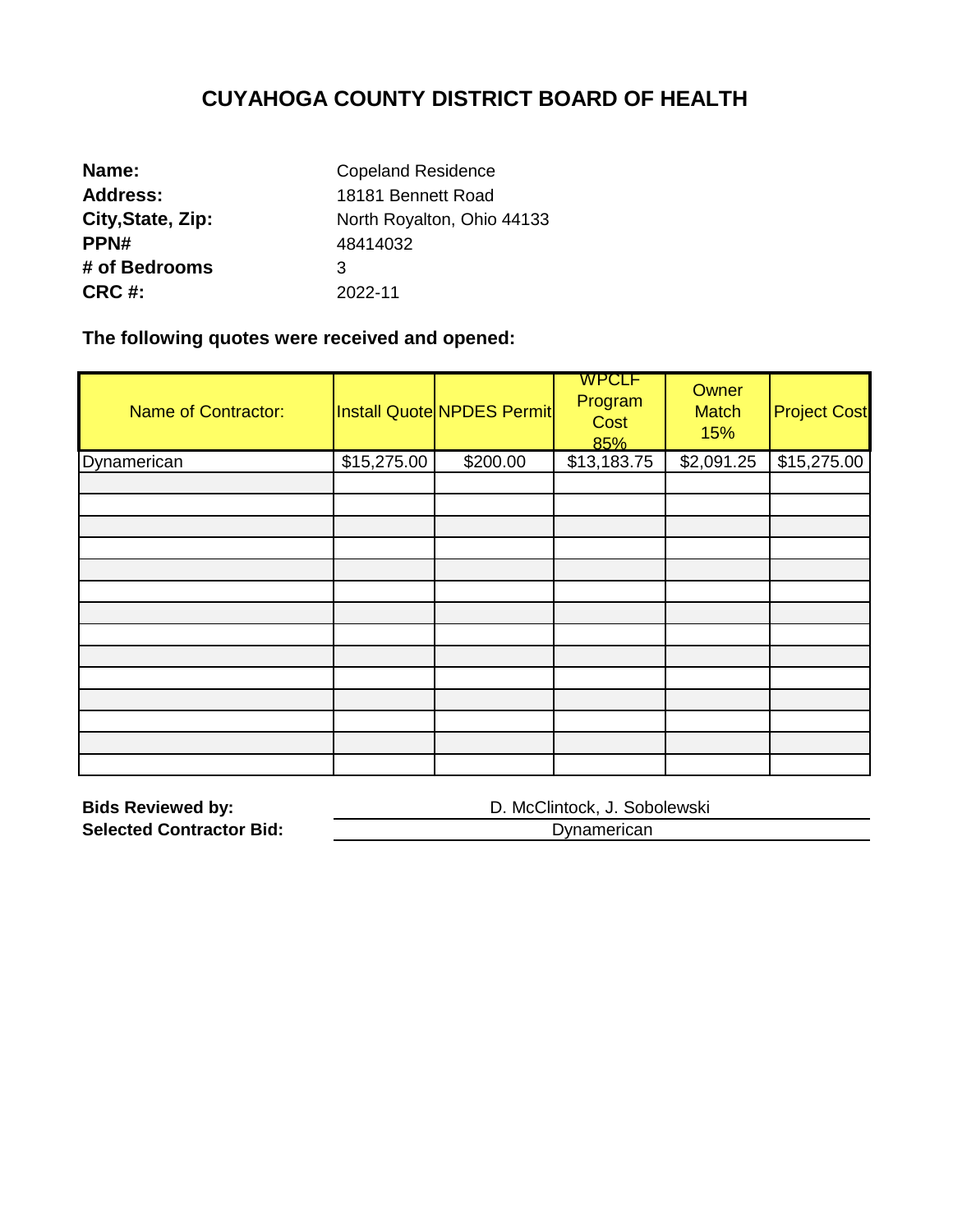## **QUOTE RESULTS**

#### **Project Address**

| Name:           | Kiwana Fields                          |  |  |  |
|-----------------|----------------------------------------|--|--|--|
| <b>Address:</b> | 14701 Granger Rd.                      |  |  |  |
|                 | City, State, Zip: Maple Hts., OH 44137 |  |  |  |
| <b>CRC No:</b>  | CRC 2022-12                            |  |  |  |

**The following quotes were received and opened:**

| <b>NAME OF CONTRACTOR</b>    | <b>QUOTE</b> | <b>LEAD</b> | HH         | <b>MATCH</b> |
|------------------------------|--------------|-------------|------------|--------------|
| American Bldrs & Applicators | \$13,800     | \$12,200    | \$1,600    | \$2,200      |
| <b>Green Home Solutions</b>  | \$13,250     | \$11,750    | \$1,500    | \$1,750      |
| <b>TNT</b>                   | \$17,480     | \$15,500    | \$1,980    | \$5,500      |
|                              |              |             |            |              |
|                              |              |             |            |              |
|                              |              |             |            |              |
|                              |              |             |            |              |
|                              |              |             |            |              |
|                              |              |             |            |              |
| <b>ESTIMATE:</b>             | \$16,070.00  | \$14,150.00 | \$1,920.00 |              |
|                              |              |             |            |              |

**Recommended award: Green Home Solutions**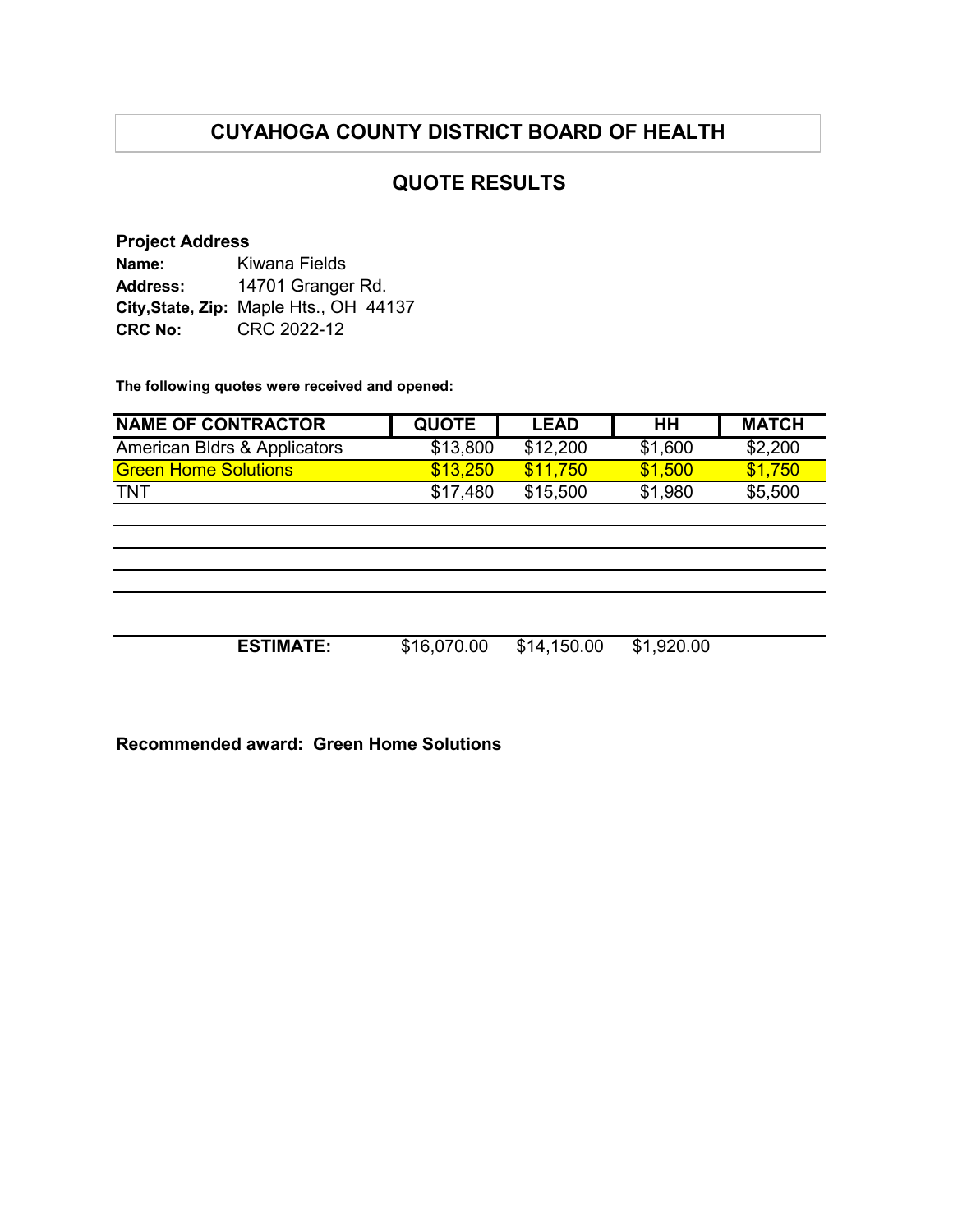## **QUOTE RESULTS**

#### **Project Address**

| Name:           | Ta-Asia Williams                   |  |  |  |
|-----------------|------------------------------------|--|--|--|
| <b>Address:</b> | 24891 Farringdon Ave.              |  |  |  |
|                 | City, State, Zip: Euclid, OH 44123 |  |  |  |
| <b>CRC No:</b>  | CRC 2022-13                        |  |  |  |

**The following quotes were received and opened:**

| <b>NAME OF CONTRACTOR</b>                | <b>QUOTE</b> | <b>LEAD</b>    | HH             | <b>MATCH</b> |
|------------------------------------------|--------------|----------------|----------------|--------------|
| <b>American Bldrs. &amp; Applicators</b> | \$5,050      | \$4,400        | \$650          | \$0          |
| <b>Green Home Solutions</b>              | \$5,500      | \$4,600        | \$900          | \$0          |
| <b>TNT</b>                               | \$5,600      | \$3,700        | \$1,900        | \$0          |
|                                          |              |                |                |              |
|                                          |              |                |                |              |
|                                          |              |                |                |              |
|                                          |              |                |                |              |
|                                          |              |                |                |              |
|                                          |              |                |                |              |
| <b>ESTIMATE:</b>                         | \$5,305.00   | 4,250.00<br>\$ | 1,055.00<br>\$ |              |
|                                          |              |                |                |              |

**Recommended award: American Builders & Applicators**